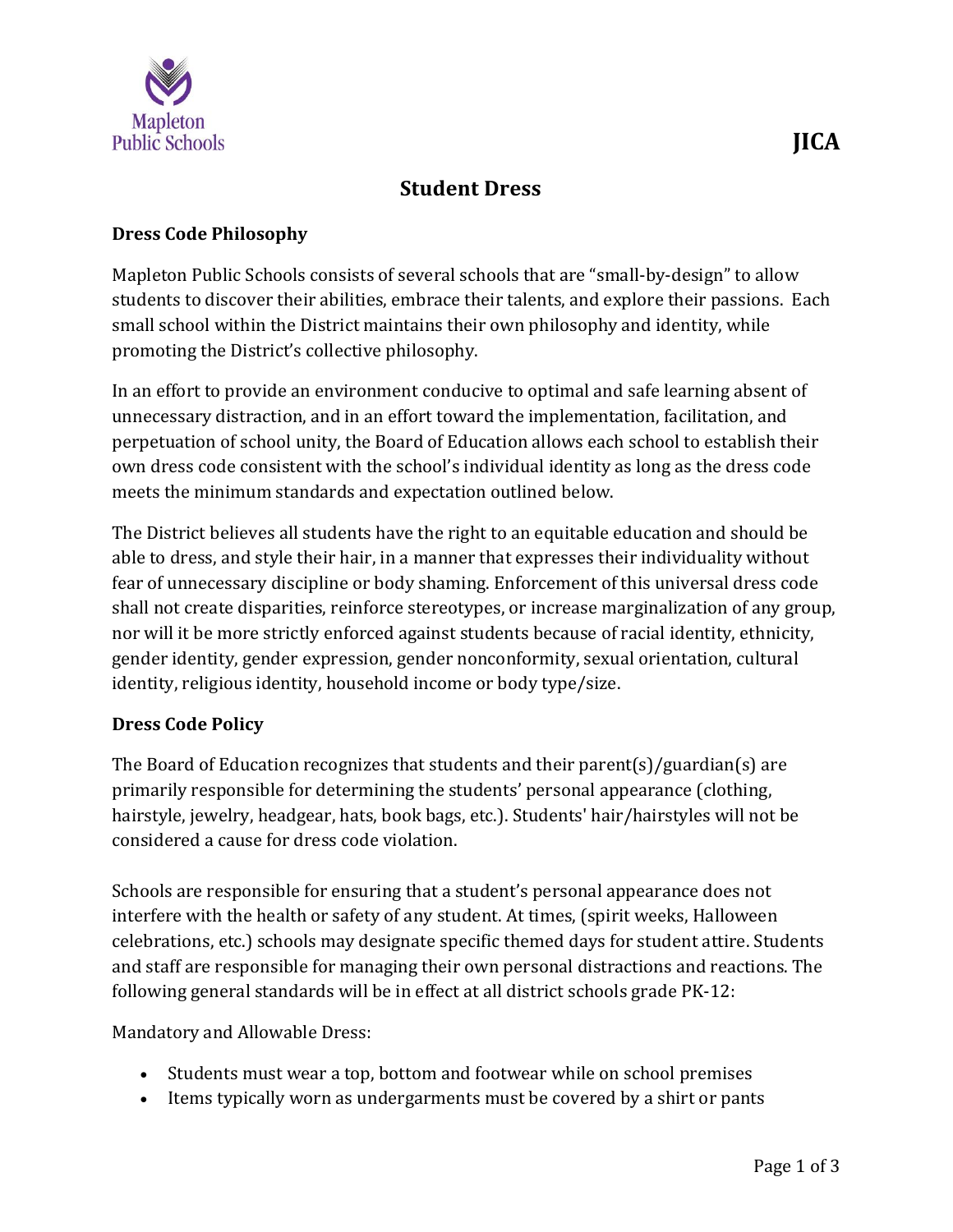

- Some courses (PE, science lab, electives, etc.) and school-sponsored extracurricular activities may require adjustment to attire and hairstyles or specific attire (safety gear, athletic attire, uniforms, hair tied back, etc.)
- $\bullet$  6<sup>th</sup> 12<sup>th</sup> grade students must have and display a District distributed student ID when on District properties.

## Non-Allowable Dress:

- Items that expose private parts of the body (genitalia, nipples, or buttocks)
- Items that are typically associated with activities that are outside of the school environment, such as swimwear or biking shorts
- Items with sexually suggestive language or messages
- Items that promote illegal or violent conduct, including but not limited to, drugs, alcohol, tobacco, weapons and/or gang affiliation
- Items that depict hate speech, intimidation, or intolerance toward protected groups
- Items that are profane or legally libelous
- Items that make the students face unidentifiable such as dark sunglasses, cinched hoodies, or hats pulled below the brow (protective masks, clothing/headgear worn for religious and medical purposes are excepted)

These standards will be published and distributed to students, families, and staff at the beginning of each school year; a copy will be kept in each school building.

## **Dress Code Enforcement**

To ensure effective and equitable enforcement of this dress code, school staff shall enforce the dress code consistently using the requirements outlined in this policy. School administration and staff shall not have discretion to vary the requirements in ways that lead to discriminatory enforcement. Staff shall not confront students on dress-code violations in a manner that unnecessarily disciplines or publicly shames the student.

Students shall only be asked to change, cover, or remove their attire if they are wearing non-allowable items identified above. Under these circumstances students shall have the following options to comply with the dress code for the remainder of the day:

- Wear their own alternative clothing, if available at school
- Wear school provided clothing
- Call a parent or guardian to bring alternative clothing